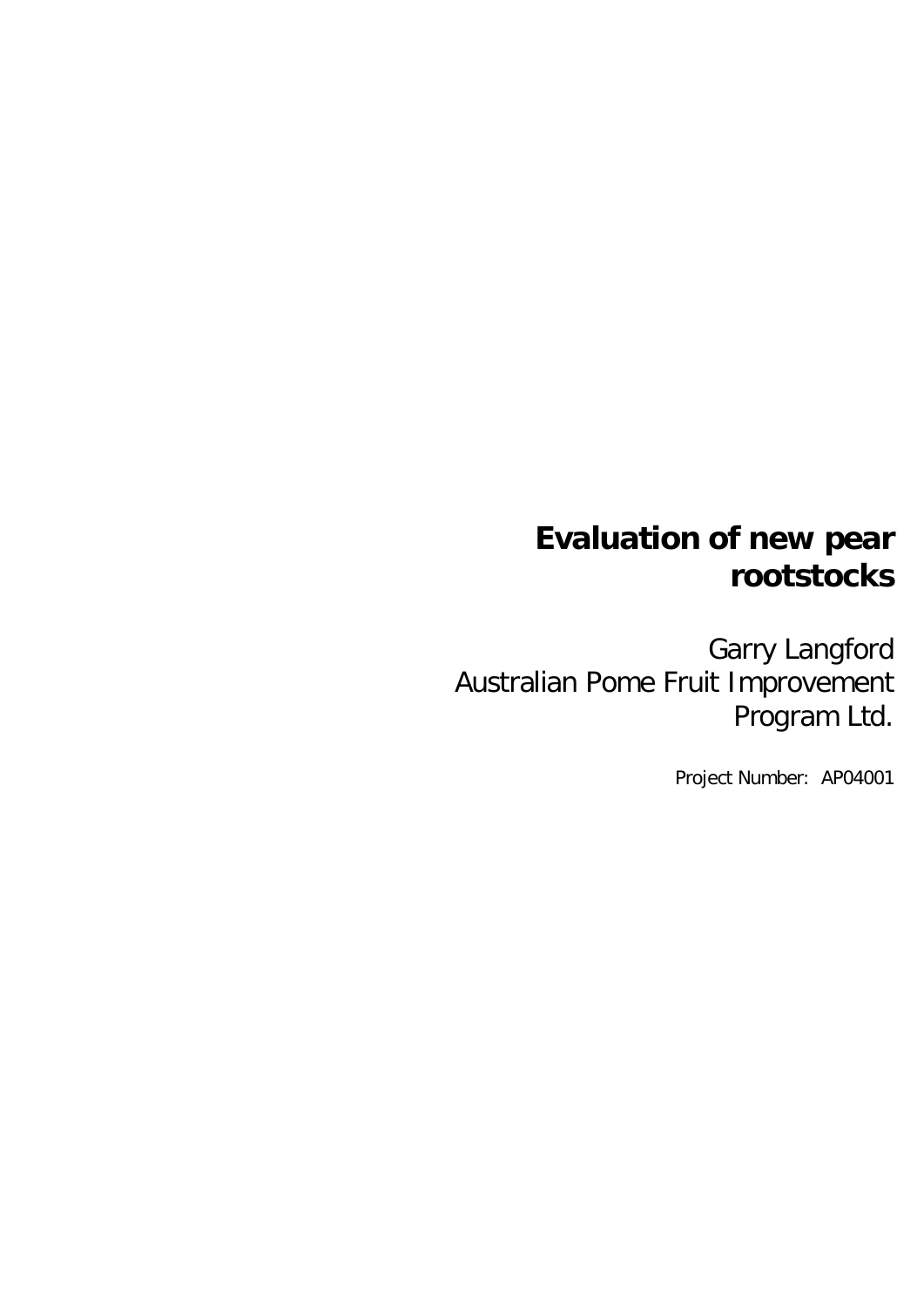#### **AP04001**

This report is published by Horticulture Australia Ltd to pass on information concerning horticultural research and development undertaken for the apple and pear industry.

The research contained in this report was funded by Horticulture Australia Ltd with the financial support of the apple and pear industry.

All expressions of opinion are not to be regarded as expressing the opinion of Horticulture Australia Ltd or any authority of the Australian Government.

The Company and the Australian Government accept no responsibility for any of the opinions or the accuracy of the information contained in this report and readers should rely upon their own enquiries in making decisions concerning their own interests.

ISBN 0 7341 2111 3

Published and distributed by: Horticulture Australia Ltd Level 7 179 Elizabeth Street Sydney NSW 2000 Telephone: (02) 8295 2300 Fax: (02) 8295 2399

© Copyright 2009



Know-how for Horticulture™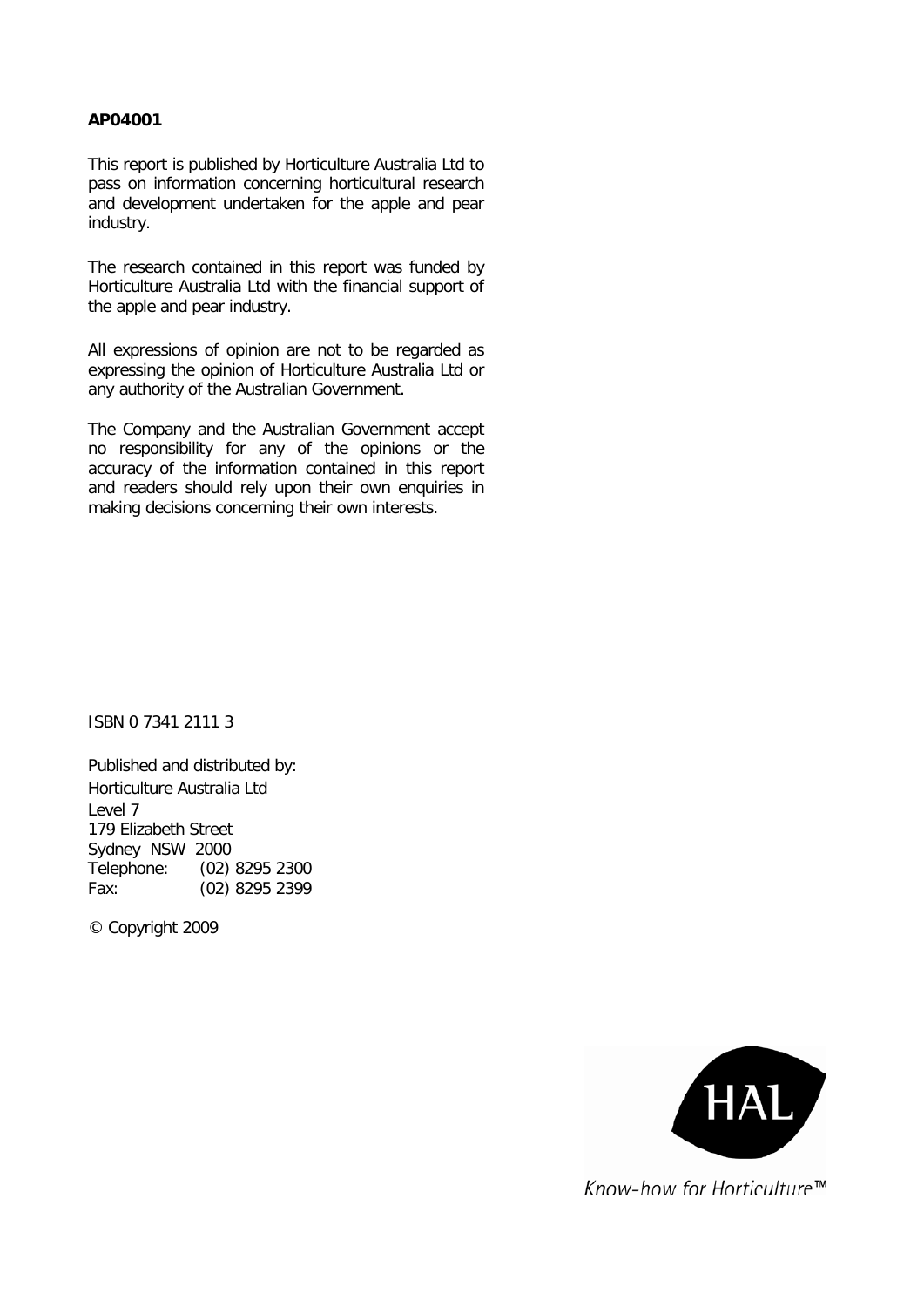# **Final Report**

# HAL Project – AP04001

# **Evaluation of New Pear rootstocks**

(1 October 2004 to 31 August 2009)



Report Prepared by **Garry Langford, Manager Major Projects, Coregeo™ Australia a division of APAL.**

> Research Provider **Australian Pome Fruit Improvement Program Ltd.**



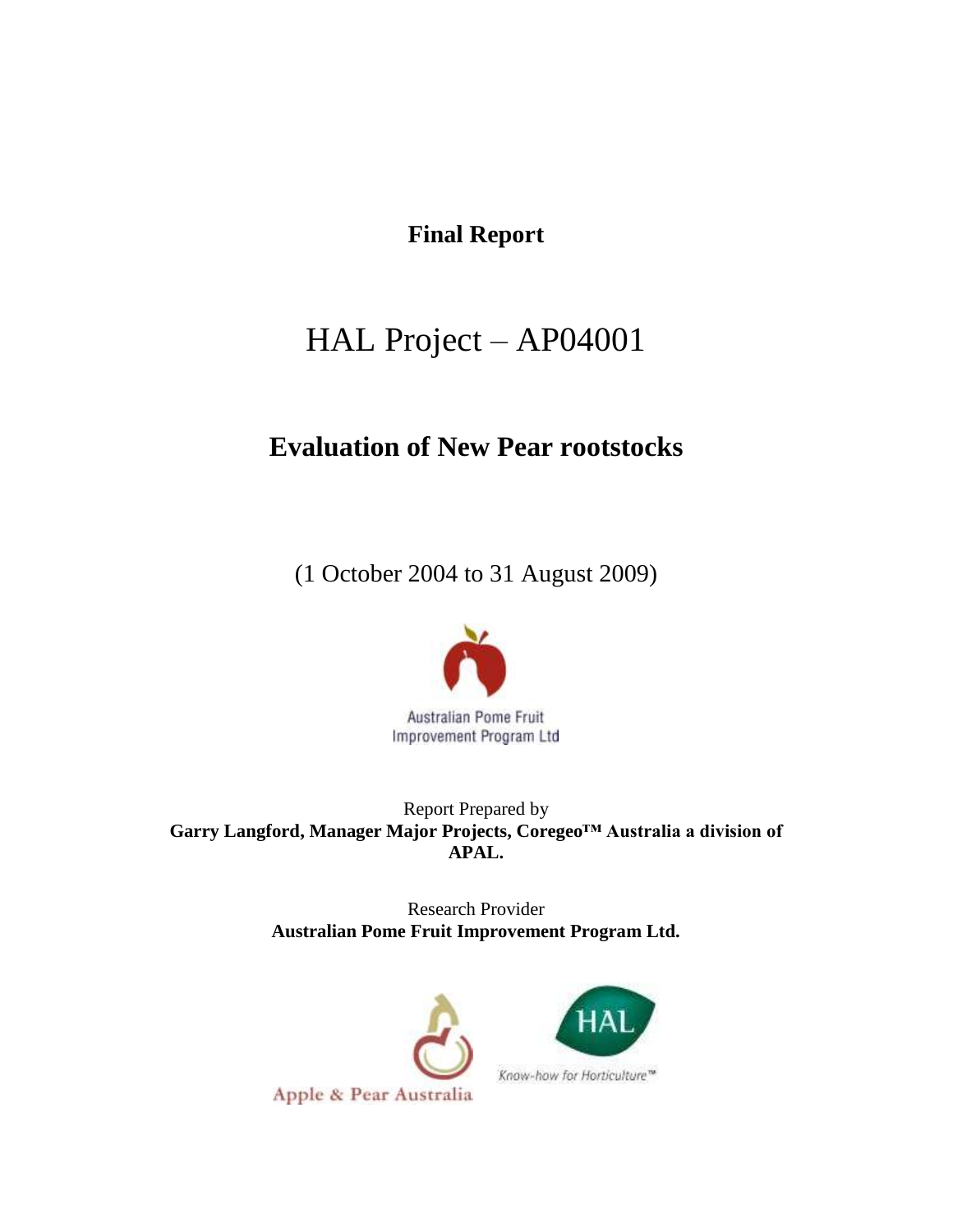### **HAL Project – AP04001**

#### **Principal Investigator**

\*Garry Langford Manager Major Projects Coregeo™ Australia a division of Apple & Pear Australia Ltd. 35 Turn Creek Road GROVE Tasmania 7109 Phone (03) 6266 4344 Fax (03) 6266 4023 E-mail [garry@apfip.com.au](mailto:garry@apfip.com.au) Home Page [www.apfip.com.au](http://www.apfip.com.au/)

*\* Following the completion of an agency agreement on the 31st of July 2008 between Apple & Pear Australia Limited (APAL) and the Australian Pome Fruit Improvement Program Limited (APFIP) all APFIP operations are managed now by APAL. Garry Langford as Manager of Manger Projects for Coregeo™ Australia a division of APAL has responsibility for the operations of APFIP.* 

This reports sets out progress to date for the trialing of new pear rootstocks for their precocity and adaptability to Australian growing conditions.

The project is funded by: **The Australian Apple & Pear Industry R&D Levy**

and

#### **The Horticultural Australia Limited**

#### **Disclaimer:**

Any recommendations contained in this publication do not necessarily represent current HAL Limited policy. No person should act on the basis of the contents of this publication, whether as to matters of fact or opinion or other content, without first obtaining specific, independent professional advice in respect of the matters set out in this publication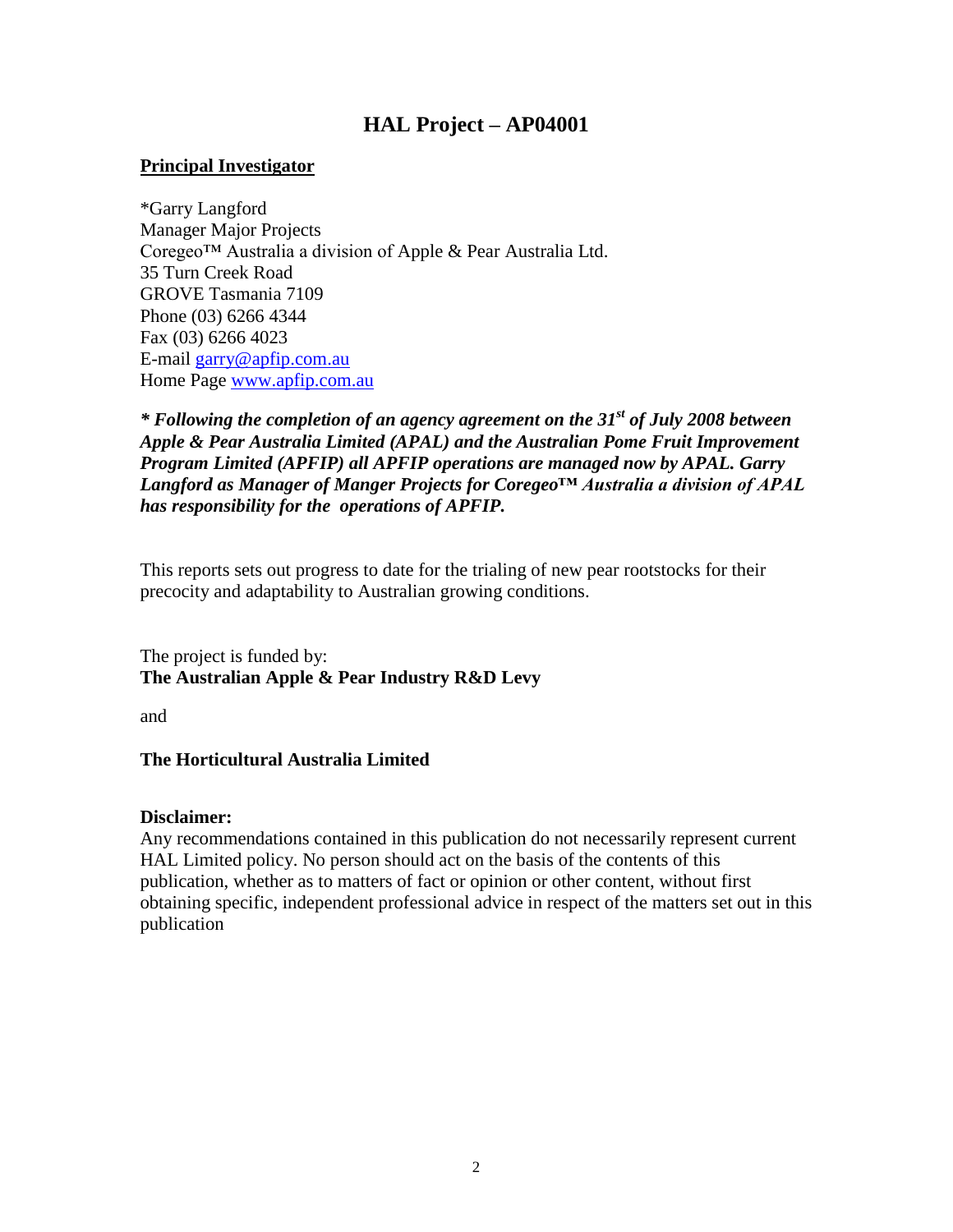# **Contents**

|    | 1. Media Summary           | . 4.  |
|----|----------------------------|-------|
| 2. | <b>Technical Summary</b>   | . 5.  |
| 3. | Introduction               | . 6.  |
|    | 4. Materials & Methods     | . 7 . |
| 5. | Results                    | . 7 . |
| 6. | Discussion                 | . 8.  |
| 7. | <b>Technology Transfer</b> | . 8.  |
| 8. | Recommendations            | . 9.  |
| 9. | Acknowledgments            |       |
|    | 10. Bibliography           |       |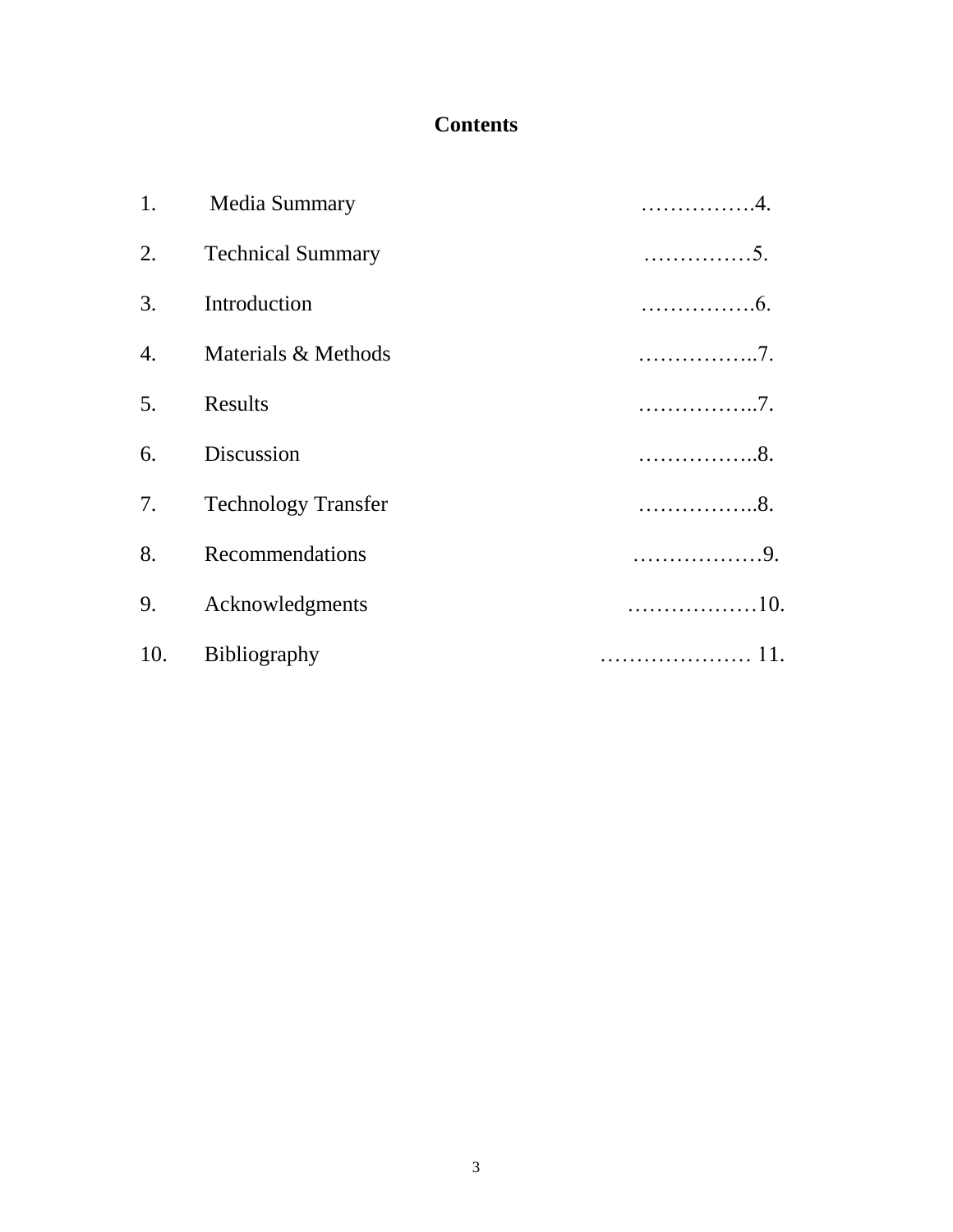### **1. Media Summary**

The Australian pear industry has developed in the main around processing and is based in the Goulburn Valley of Victoria. The processing industry is now requiring considerably less volume than 10 years ago (69,400 tonnes in 1997 to less than 40,000tonnes in 2009), total pear production has also fallen from 173,600 to 134,700 tonnes over the same period. The reliance on processing by growers has resulted in little or no industry innovation and development particularly in the area of new rootstocks.

The average age of trees in the pear industry is an issue (more than 50 years) which is having an impact on production volumes and fruit quality. Almost 100% of trees in the Goulburn Valley are planted on seedling rootstocks. Newer more intensive plantings are not well suited to the use of seedling as a rootstock as it's too vigorous and for most varieties is not precocious enough.

The aim of the project is to identify pear rootstocks that are adapted to the Goulburn Valley in the first instance and that are precocious. Production from new orchard plantings should be in the vicinity of 150 tonnes cumulative yield per hectare at the end of the first 5 years after planting.

Rootstock trials take at least 10 years to show reliable results. The current trial is just 5 years old and ongoing assessment is required. Initial observations have shown that yield performance of the rootstocks can vary greatly depending on the variety used. Early indications are that BM2000 is well suited for the Williams and Packham varieties, the seedling rootstock D6 has performed best with Corella. These observations are based on measurement of crop load against trunk cross sectional diameter and cumulative yield. The Corella/D6 result is somewhat of an aberration as 30% of trees in the trial on this combination died in the first year and the balance lack thrift. Based on this result it would not be recommended to plant this rootstock/variety combination.

An identified shortage of consulting expertise with regard to pear production was also addressed in this project. Three [3] visits were arranged for a leading European pear expert to visit pear growing regions in Australia. Future success for the Australian pear industry is based on growers being able to maximize returns from their existing orchards. The consultant visits focused on existing plantings as well as new plantings with visit to the Perth Hill and Donybrook in W.A. Lenswood in S.A, and the Goulburn and Yarra Valleys in Victoria.

These visits have assisted in Australian growers gaining an understanding and appreciation of the value that expert consultants can bring to their businesses particularly in the area of intensive pear production.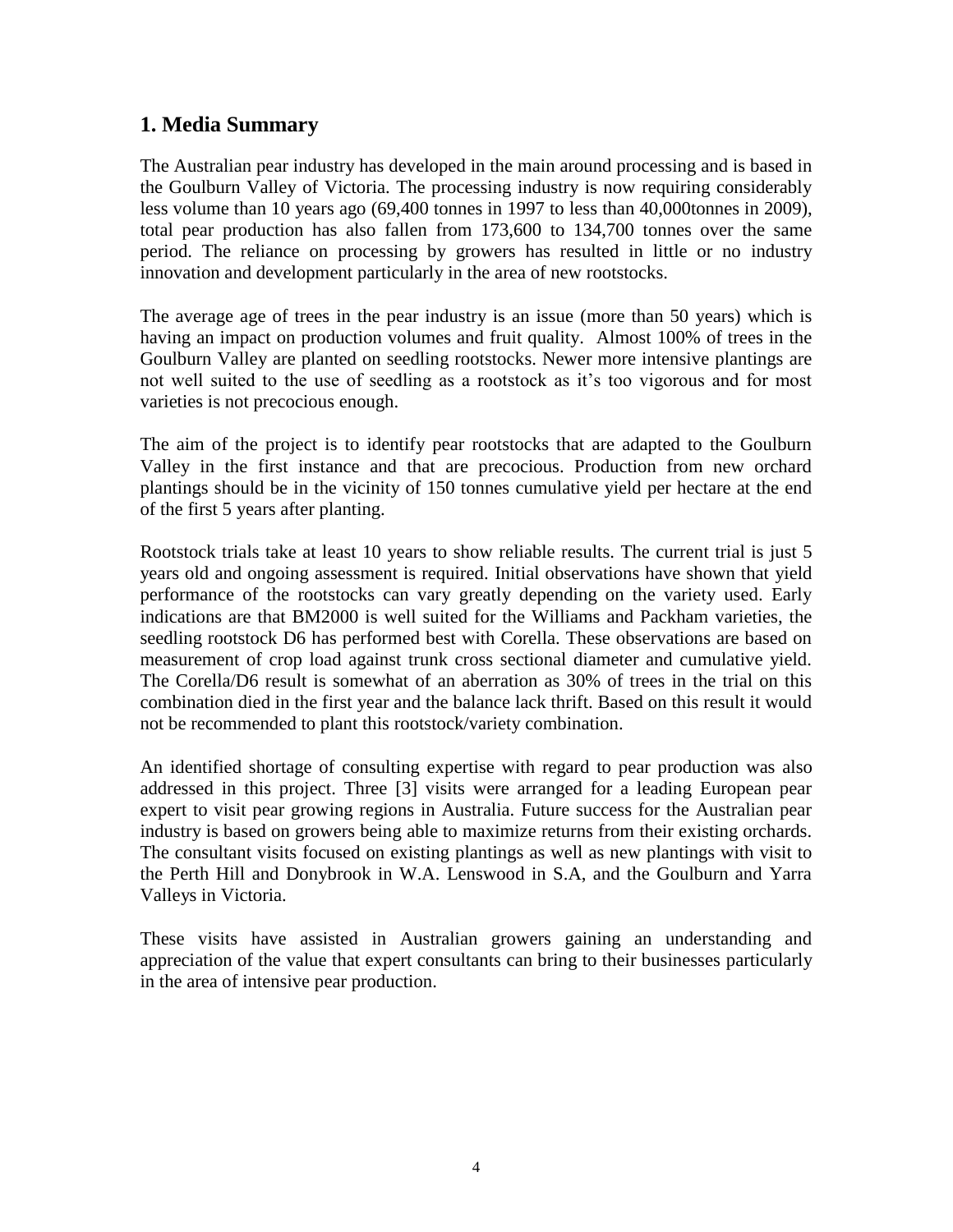### **2. Technical Summary**

The aim of the project is to identify pear rootstocks that are precocious and adapted to Australian growing conditions. The Australian industry is built on the use of seedling rootstocks and these are not well suited to the intensive plantings systems that are required to ensure the Australian industry is competitive.

Experience from the apple industry has shown that it's quite difficult to get growers to take the first step into more dwarfing rootstocks. The industry adopted the MM106 rootstock which is around 60% the size of seedling as its rootstock of choice in developing new intensive orchards. Once an understanding of this rootstock was gained the industry then progressed to the more dwarfing rootstocks M26 (40% the size of seedling) and M9 (25% the size of seedling).

With this knowledge pear rootstocks that were available in Australia in the region of 60% the size of seedling were selected for the trial. The site has been designed to include 6 rootstocks inclusive of calleryana D6 as the control. There are 3 commercial varieties, Packhams Triumph, Williams and Corella grown on a centre leader and open Tatura system. There are 50 trees of each variety on each rootstock in each growing system. The rootstocks planted in the trial are Quince A (with Burre Hardy interstem planted in 2005), BP1 and BM2000, Pyro Dwarf has yet to be planted and DCA Fox11 was planted into the site in 2009. This delay is due to delays in bulking up the rootstocks following post entry quarantine.

The lack of high quality technical advice for intensive pear production was also seen as a limiting factor for the uptake of rootstocks. To assist in this area the project included three visits from Jef De Coster a world renowned pear production expert. These visits were timed to coincide with pruning, harvest and post harvest and included Donnybrook and the Perth Hills in W.A., Lenswood in S.A and the Yarra and Goulburn Valleys in Victoria.

The Goulburn Valley has experienced 3 of its driest years on record during the course of the trial. Access to and purchase of water was a significant issue for the trial. Water was applied at the normal rate for a planting on D6 seedling. This resulted in lower yields in 2008 particularly from the BM2000 rootstock where fruit size was affected.

Early indications are that the BM2000 rootstock is well suited to the Goulburn Valley. It is quite precocious and tree size is approximately 25% less than D6. BP1 also compares favourably on tree size with BM2000 but is not showing the same levels of precocity. The trial needs at least another five years of assessment before clear results are likely to emerge.

The visits by Jef De Coster have assisted in creating the environment in which growers are prepared to pay for technical advice which is a significant step forward.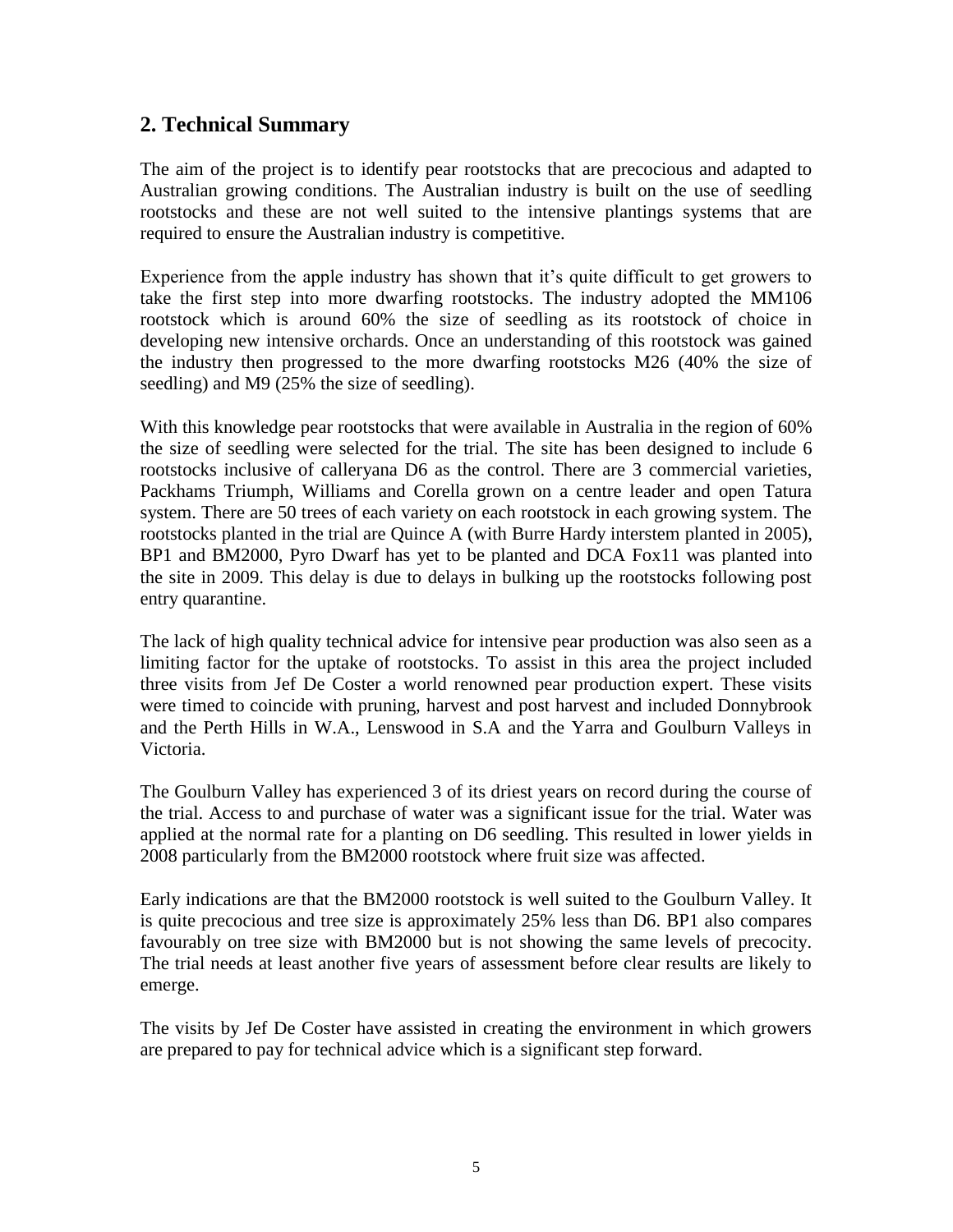## **3. Introduction**

The Australian pear industry has 87% of its production in the Goulburn Valley. For a considerable period in its history processing has been a keen focus of Australian pear producers with the Williams variety being grown almost exclusively for this purpose. Large trees with quite high production were the industry standard when labour and input costs accounted for a much lower percentage of the production costs than they do today. The industry has in effect been asleep at the wheel as if mesmerized by processing. This situation is not unique to Australia as the focus on processing has impacted on the industries in the USA and Argentina by way of slow adoption of new orchard production systems. This situation has not been helped by the lack of new and exciting pear varieties around the world.

The pear industry in Belgium and Holland has expanded exponentially over the past decade. The focus has been on new and developing markets particularly in Russia. Access to dwarfing rootstocks and high quality fresh market varieties has been the catalyst for this expansion.

#### *Trial Aim*

The aim of the project is to assess the local adaptability/suitability of the selected rootstocks with a view that they need to be precocious and have the ability to produce a crop in year 2 and sustain an annual increase in production and be in full bearing by year 5. The fruit quality produced needs to be equal to, or better than current outcomes on D6.

#### *Management of the site*

The aim is to manage the site with pruning and training based on existing local practices. Irrigation scheduling will be the same for all the rootstock variety combinations. There will be no manipulation of trees to reduce or control growth

#### *Data Collection*

Performance data will be collected that includes yield as a measure of trunk cross sectional area and shoot growth for each rootstock/variety combination. The timing of the first crop and cumulative yield over the life of the site. Fruit quality parameters, pressures, %TSS, skin defects etc.

#### *Information dissemination*

APFIP will supply production and management advice through a pear consultant and there are 3 planned visits to Australia by a European pear consultant as part of the project. These visits are proposed to extend beyond the demonstration site to orchards in the Goulburn Valley. There will be at least an annual field day at the site. The demonstration site data will be published in industry journals and publications and be available on the APFIP website.

The potential impact of this project on the development of the Australian pear industry is significant. Australian apple growers have diversified into to other fresh fruit crops over the past 5 to 10 years, particularly cherries. If pear rootstocks can be indentified that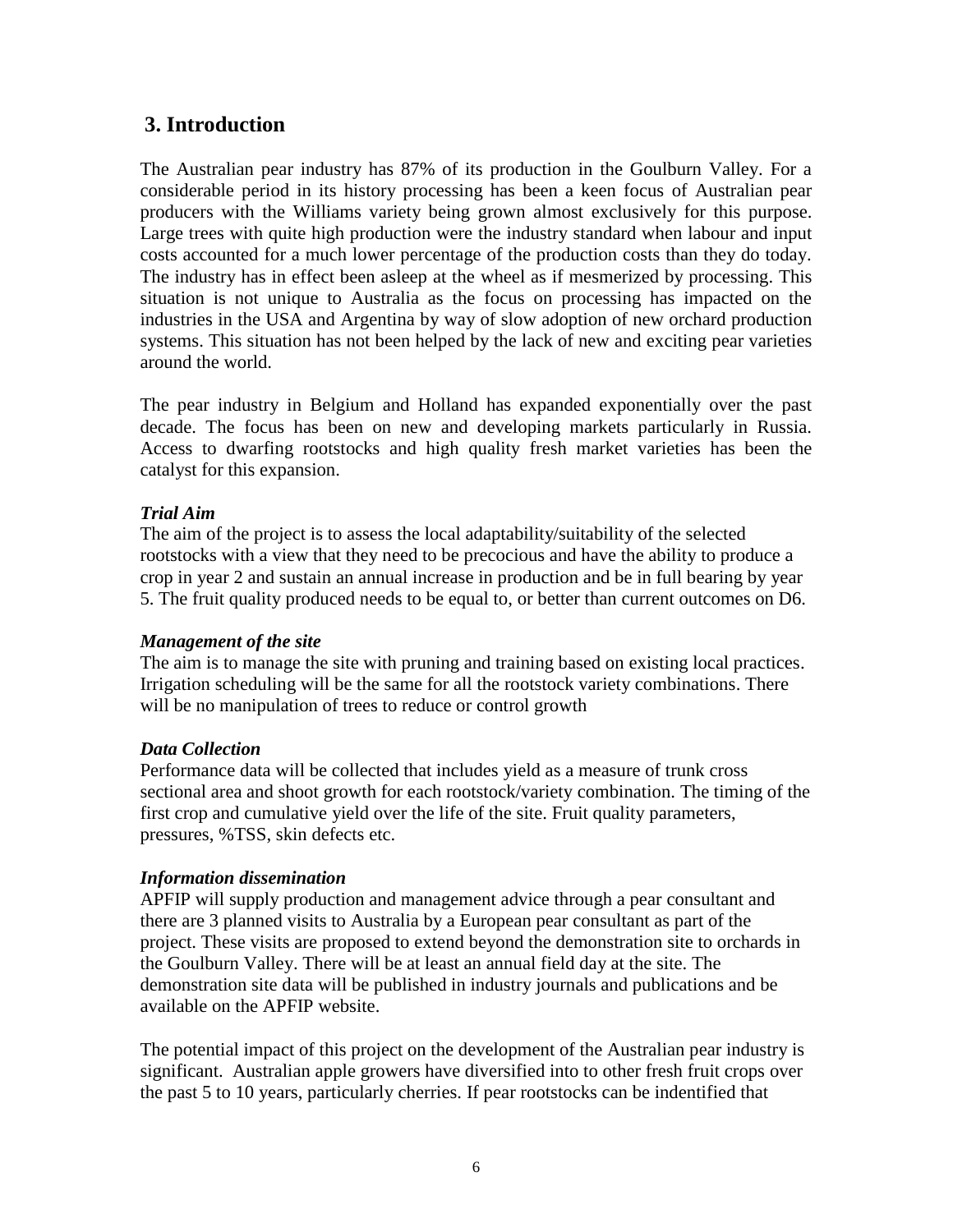provide the dwarfing characteristics and precocity that apple growers have grown use to then apple growers will see pears as a diversification opportunity. This will put pressure on traditional pear growers to modernize at a faster rate. This can only be good for the future of the pear industry.

# **4. Materials & Methods**

Growing trials have traditionally been a very effective method of getting information and technology improvements to the Australian pome fruit industry. The use of rootstocks other than seedlings has been quite limited in Australia. The dissemination of research results from overseas trials has always been treated with some skepticism and has usually resulted in quite slow uptake by growers. The ability and/or availability of suitable Australian research stations to conduct trials has been steadily reducing over the past 15 to the point where this option is almost non existent. Growers also have a tendency to dismiss trials on research stations as not providing a "commercial outcome" that they can relate to. Notwithstanding this research and development is still a vital ingredient of any vibrant industry. R&D activities should focus on the things that growers cannot afford to take a risk on. The effective use of rootstocks is an area of risk that Australian growers have not taken up.

Taking all this into account the obvious way forward was for a physical trial of new rootstocks in a commercial orchard using varieties and growing systems that growers were familiar with in an area that was representative of a significant production area.

## **5. Results**

The cumulative data from the site has been provided previously as part of milestone reports.

Early indications are that the performance of the rootstocks is somewhat variety specific. Williams pear performs best on BM2000, Packhams on BP1 performs similarly with BM2000. The yield figures for Corellla on D6 are interesting in that it's clearly the best performer but the rate of tree death with this combination in the trial would make it not a commercial option.

There have been no measurable differences in fruit quality between the rootstock variety combinations.

Yield differences between the growing systems are as expected. That is the open tatura trellis is achieving higher earlier production than the centre leader system but this is related to tree numbers per hectare.

The past three [3] years have been exceptionally dry in the Goulburn Valley with water being a key requirement. The rootstocks in the trial have shown that they are adapted to the conditions as no adverse effects have been observed. Although fruit size on the BM200 rootstock was down in 2008 as a result of higher crop this was attributed to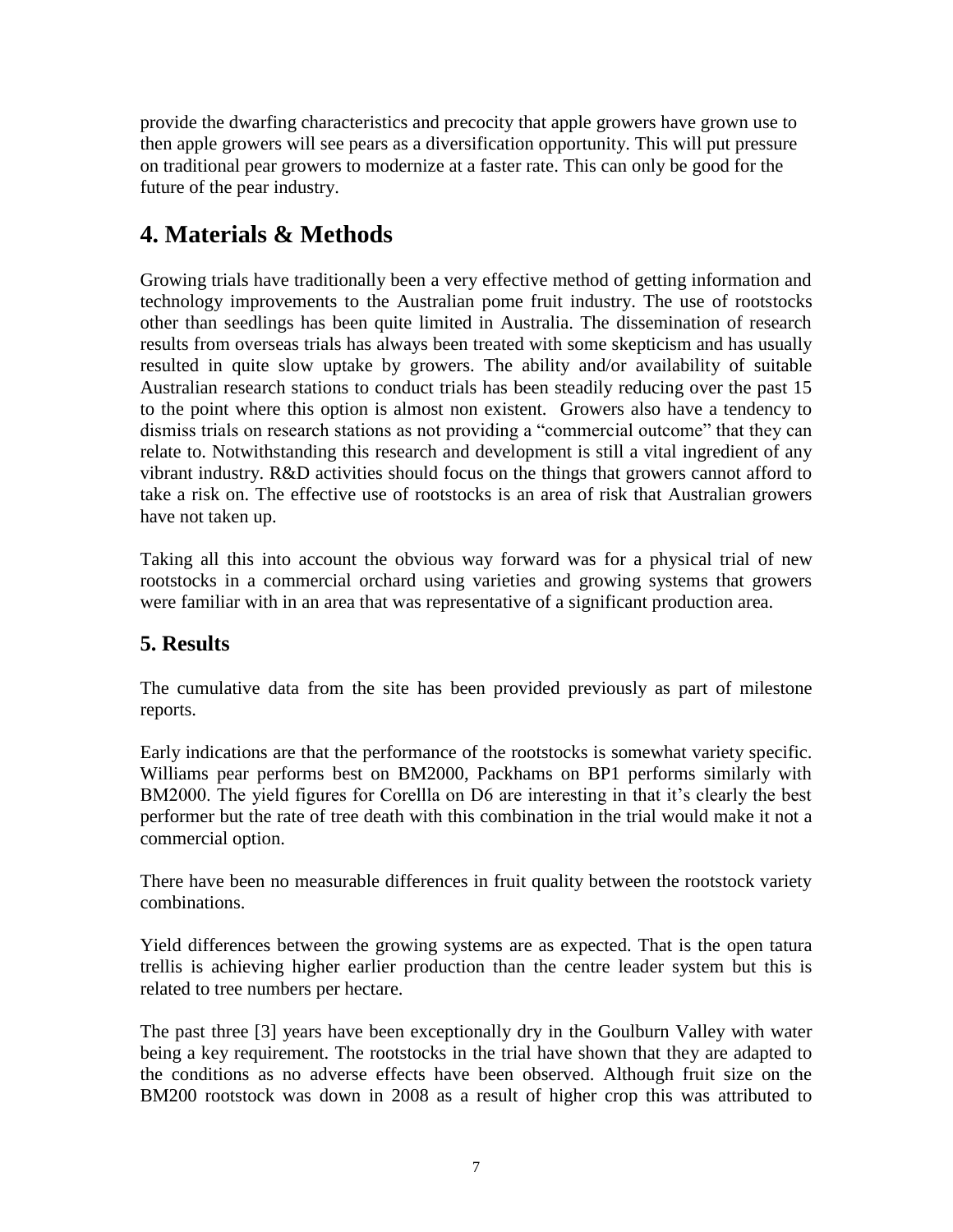irrigation as the trial is setup to be irrigated to the requirements of the control which is the D6 rootstock. On current indications all the rootstocks in the trial are showing a high level of adaptability to local growing conditions.

Frost events at flowering and fruit set in 2006 & 2007 resulted in severely reduced crops in these years. This has had a significant impact on the cumulative yield for all of the variety rootstock combinations in the trial. Improved alarms systems have been implemented to mitigate against this occurring in future years.

The rootstocks Pyro Dwarf and DCA Fox 11 were included in the trial plan based on information received from the Australian importer. Issues related to effective and successful propagation of the rootstocks following post entry quarantine have resulted in their delayed inclusion in the trial.

The trial needs at least 5 years more data before reliable results can be considered. The trial is on track to achieve its aims as described earlier in this report.

### **6. Discussion**

A Winter Pear School was conducted by DPI Victoria at Tatura in June 2009. The school was conducted over 3 days with 40 growers per day attending the two days of presentations. The evaluation responses for the school ranked rootstocks second in importance to improving productivity techniques. There is clearly a change in grower thinking in respect of rootstocks. The Goulburn Valley is littered with many poorly performing orchards that have been planted intensively on D6 rootstocks. Where they have performed well it's been because of significant manipulation inputs from growers.

For the pear industry to progress it needs access to precocious rootstocks that are adapted to Australian conditions. It's proposed that a further five [5] year project proposal be prepared for the rootstock trial. It's not proposed that this proposal will include any further visits from pear production experts. Fields days at the rootstock trial would become the practical focus of the next project along with regular reporting of the trial results. The concept of a Winter Pear School being held every 2 years would become the forum for inviting pear experts to present and engage with the Australian industry.

## **7. Technology Transfer**

Results from the trial have been published annually via the APFIP website and through the Australian Fruit Grower Magazine. An annual field day has been conducted at the site in each of the years. The field days have been conducted around the visits of Jef De Coster. The trial site and the data from it were used as a focus for the Winter Pear School that was conducted at Tatura in June 2009. This event was attended by over 80 growers in total. The site has had numerous visits from local growers who have arranged visits directly with the grower whose property the site is on.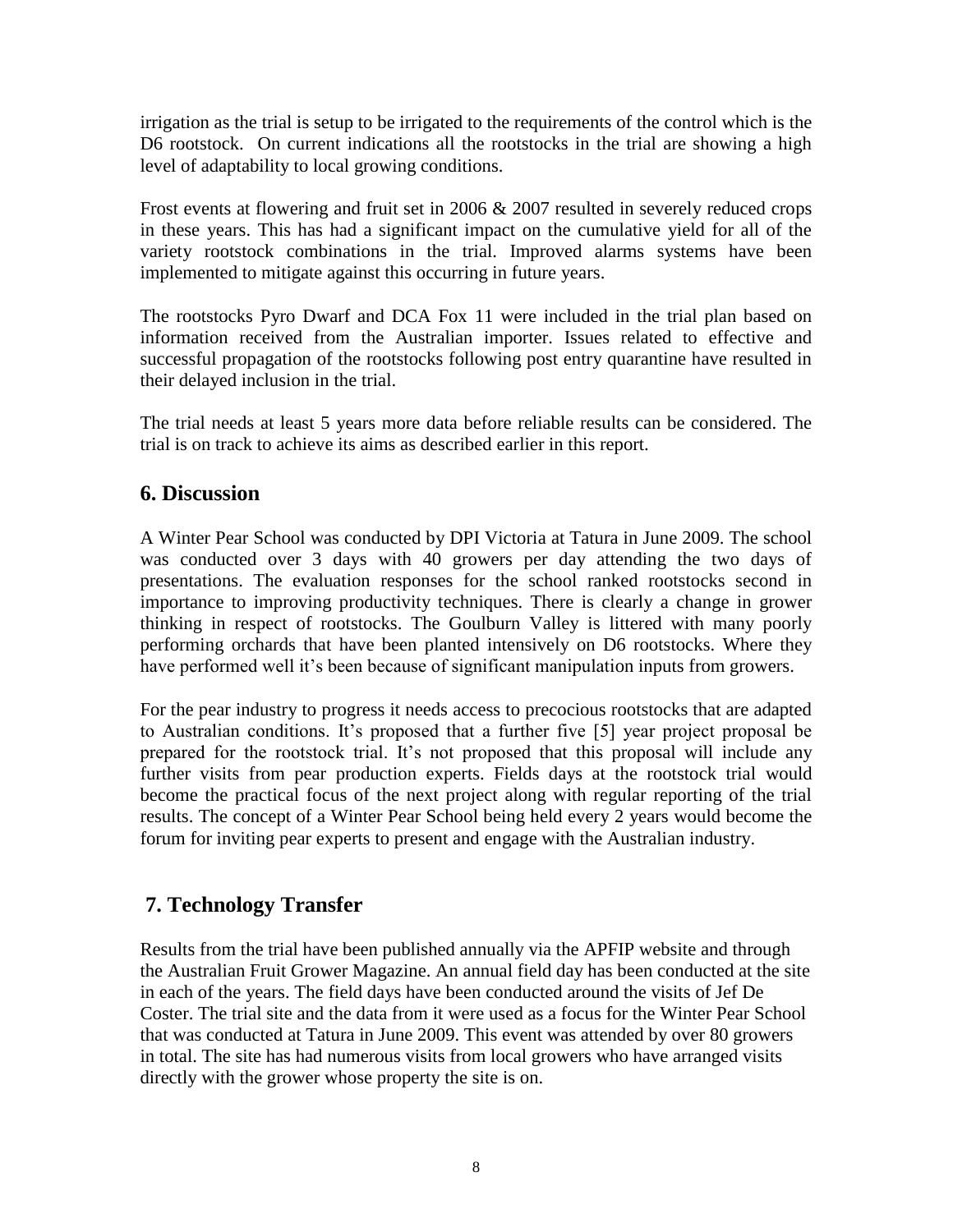### **8. Recommendations**

Early indications are that rootstocks other than D6 are suited to pear production in the Goulburn Valley. Delays in accessing quince A, DCA Fox 11 and Pyro Dwarf rootstocks has meant that meaningful results have yet to be collected on these. It's highly recommended that ongoing support is provided to this project for at least another 5 years but more likely 10 years. The proposed project proposal from 2009-14 would not include a visiting expert component and simply focus on data collection from the trial. This would significantly reduce the cost of the project.

It's recommended that the visiting expert initiative be maintained through the presentations at a winter pear school that's held every 2 years. The next school would be programmed for 2011 and a separate project proposal would be submitted to support this.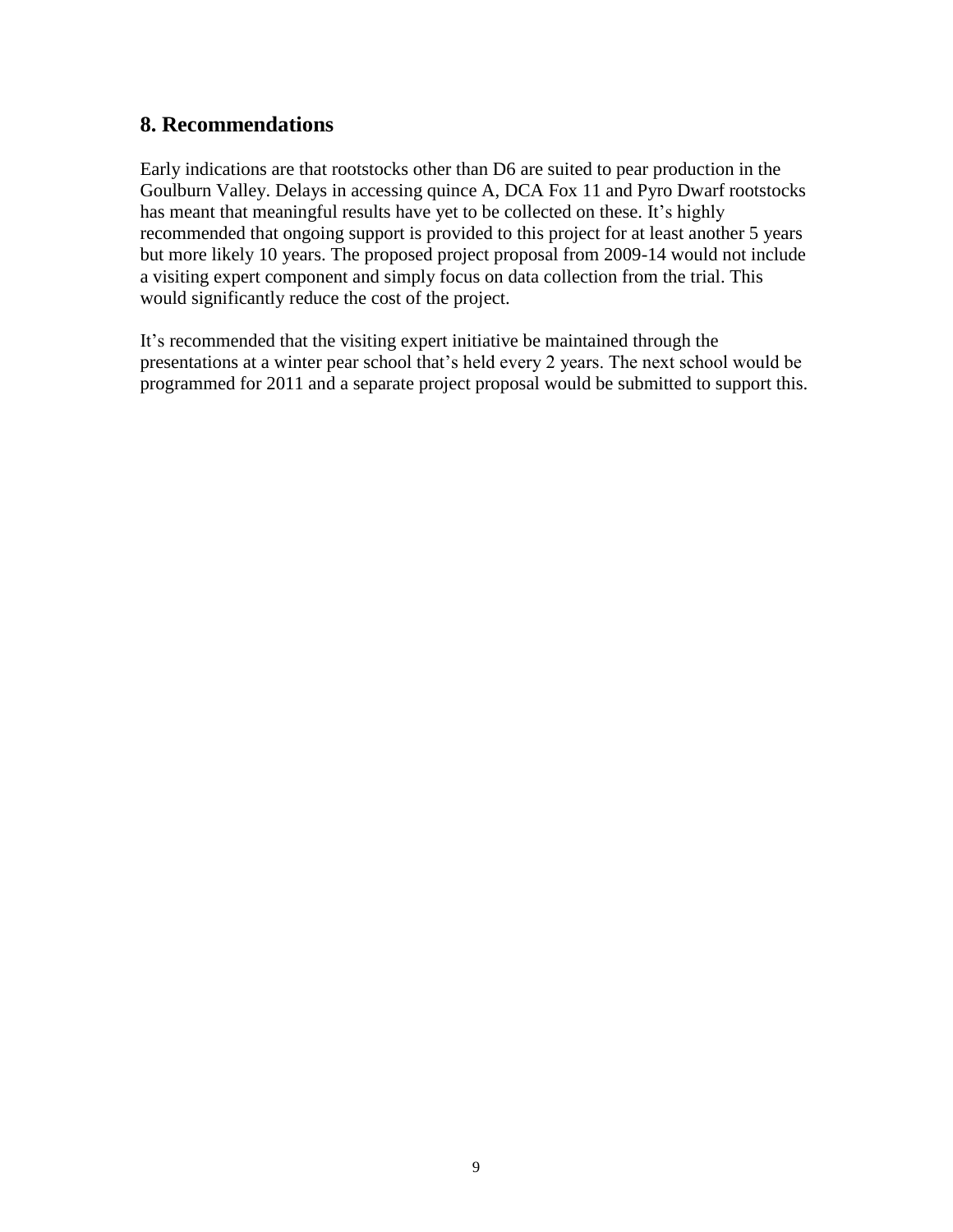# **9. Acknowledgments**

Australian Pear Growers through the R&D Levy.

Matching funds from Horticulture Australia Limited.

Department of Primary Industries Victoria particularly Angie Grills.